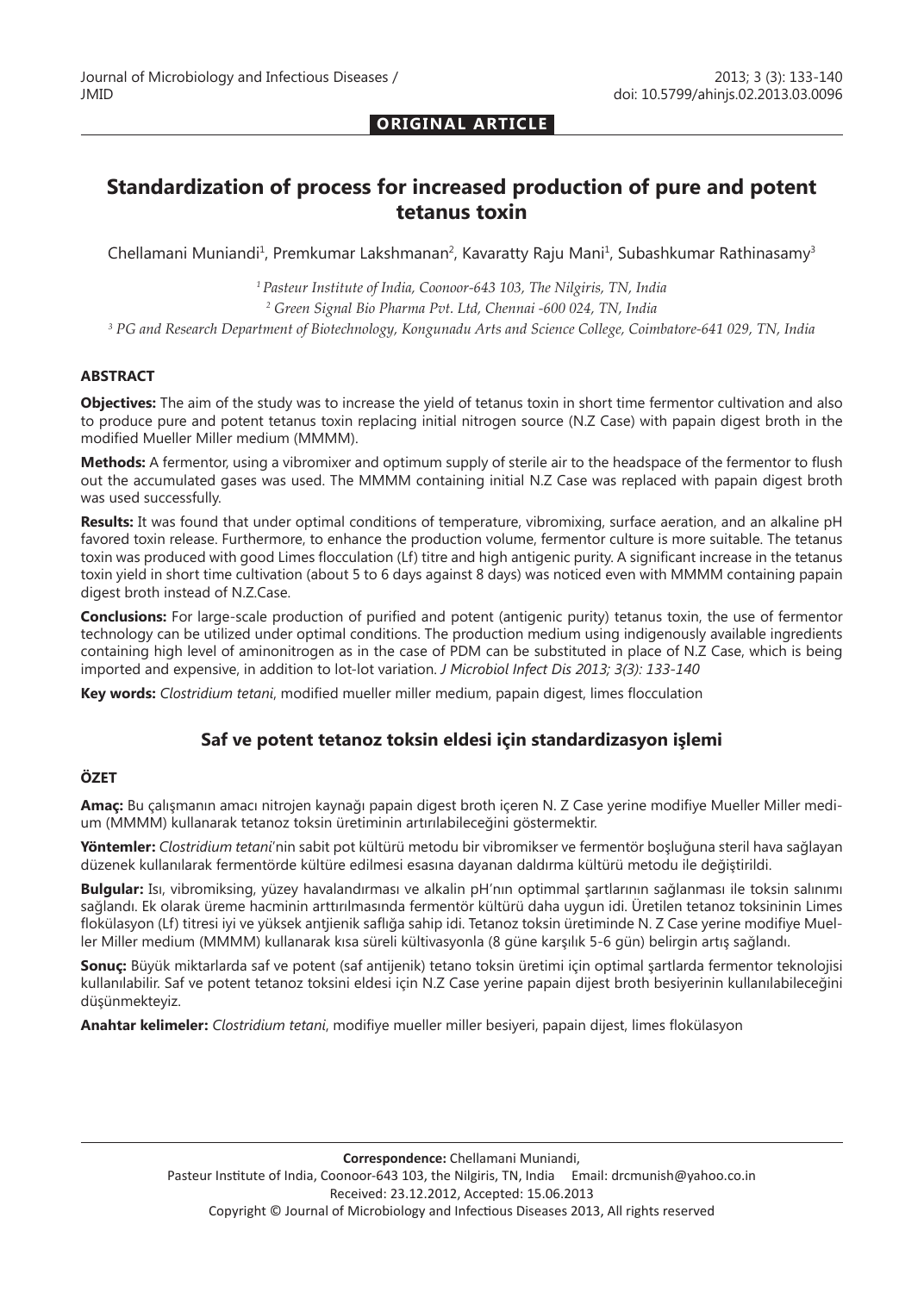# **INTRODUCTION**

Tetanus is a frequently fatal infectious disease caused by highly toxigenic strains of *Clostridium tetani* bacillus. The disease remains as an important public health problem in many parts of the world, particularly in the poorest districts of tropical developing countries, where tetanus morbidity and mortality are dominated by maternal and neonatal tetanus. Tetanus is readily preventable through immunization and tetanus toxoid-containing vaccines, which are included in childhood immunization programs all over the world. In the international market, tetanus toxoid is available as single antigen vaccine (TT), combined with diphtheria toxoid (DT) or lowdose diphtheria toxoid (dT) and in combination with diphtheria and pertussis vaccines (DTwP, DTaP, dTaP or dTap). Tetanus toxoid is adsorbed onto aluminium salts (aluminium hydroxide or aluminium phosphate) to increase its immunogenicity. Tetanus toxoid is stable and can withstand exposure to room temperature for months and to 37°C for few weeks without any significant loss of potency.<sup>1</sup> In most studies, the efficacy of tetanus toxoid vaccine, ranged from 70% to 100%.2 Hence, immunization with tetanus toxoid is one of the most effective prophylactic procedures to control tetanus and NT in particular in less developed and developed countries.

The classical variant of the strain, *C. tetani*  (Harvard strain), and an anaerobic organism is being employed to produce tetanus exotoxin, which is inactivated by formaldehyde to tetanus toxoid yield. The most suitable medium is modified Mueller Miller medium (MMMM), which consistently gives a very good titer.3 In this study papain digested medium (PDM), normally used for the production of diphtheria toxin has been successfully substituted in place of N.Z. Case to produce tetanus toxin economically under optimal conditions using a fermentor.

The usual way to grow *C. tetani* in artificial medium is by stationary pot culture method. Variation in toxin yield (Lf mL-1) and purity are invariably noticed in this system besides intensive labor and occupation of more space in the incubator room maintained at 35°C. For mass scale immunization program the requirement of final vaccine is very high and hence the stationary pot culture method cannot be economically accomplished. The problems encountered in the stationary pot culture method can be solved by submerging cultivation in fermentor. Processes such as sterile aeration and use of vibromixer were standardized to get high rate of bacterial mass growth and antigenic purity in terms of Lf per mg of nitrogen protein. In the present study, both MMMM and PDM were used in the fermentor

of 500L capacity (Bioengineering) to scale up the production of tetanus toxin with high purity and potency.

## **METHODS**

### **1. Modified Mueller Miller medium**

For the preparation of 525 L of modified Mueller Miller medium (4), about 308.25L of distilled water was taken in a tank and the following salts and solutions were dissolved and mixed in the order given below:

|     | No. Substances                                                                                                                             | Vol       |
|-----|--------------------------------------------------------------------------------------------------------------------------------------------|-----------|
| 1.  | Glucose                                                                                                                                    | 5775 g    |
| 2.  | Sodium chloride                                                                                                                            | 1312.5 g  |
| 3.  | Di-sodium hydrogen orthophosphate                                                                                                          | 525 g     |
| 4.  | Potassium di-hydrogen orthophosphate                                                                                                       | 78.75 g   |
| 5.  | Magnesium sulphate in 25 L of distilled water                                                                                              | 78.75 g   |
| 6.  | L-cystine $(10 g %)$                                                                                                                       | 1312.5 mL |
| 7.  | Uracil $(25 \text{ mg } \%)$                                                                                                               | 5250 mL   |
| 8.  | Calcium d- pentothenate (100 mg %)                                                                                                         | 525 mL    |
| 9.  | Thiamine $(25 \text{ mg } \%)$                                                                                                             | 525 mL    |
| 10  | Pyridoxine (25 mg %)                                                                                                                       | 525 mL    |
| 11. | Riboflavin (25 mg %)                                                                                                                       | 525 mL    |
| 12. | Biotin (1.25 mg %)                                                                                                                         | 105 mL    |
| 13. | Meat infusion (50%)                                                                                                                        | 26.250L   |
| 14. | N.Z. Case (10% preparations in boiling water<br>and filtered through chain Cloth after the<br>treatment with 200 g of activated charcoal). | 131.25 L  |

The N.Z. Case (Tryptic digest of casein) was supplied by M/s Avonchem and M/s Avondale, England. The pH of medium was adjusted to 7.4 to 7.6 with 40% sodium hydroxide solution. About 400 L of prepared medium was transferred to the fermentor and sterilized at 115°C for 20 min. About 15 L of prepared medium was transferred to each stainless steel pot for steam under pressure sterilization at 115°C for 20 min.

### **2. Papain digest beef muscles medium**

About 25 kg of lean beef was minced and transferred to the digestion kettle, containing 165 L of distilled water. The mixture´s temperature was raised to 50°C. The pH was adjusted to 7.2 and 100 mL of papain solution (20 % in distilled water) was added. The addition of 100 mL of papain solution for seven more times at an interval of 30 min was done after ascertaining the pH of 7.2. The digestion was completed within 3.5 h with adequate stirring during digestion. Then the pH was adjusted to 5.2 with hydrochloric acid and the broth was boiled vigorously for 10 min. The pH was further brought down to 4.5 with glacial acetic acid and filtered hot through chain Cloth. Samples were collected for amino ni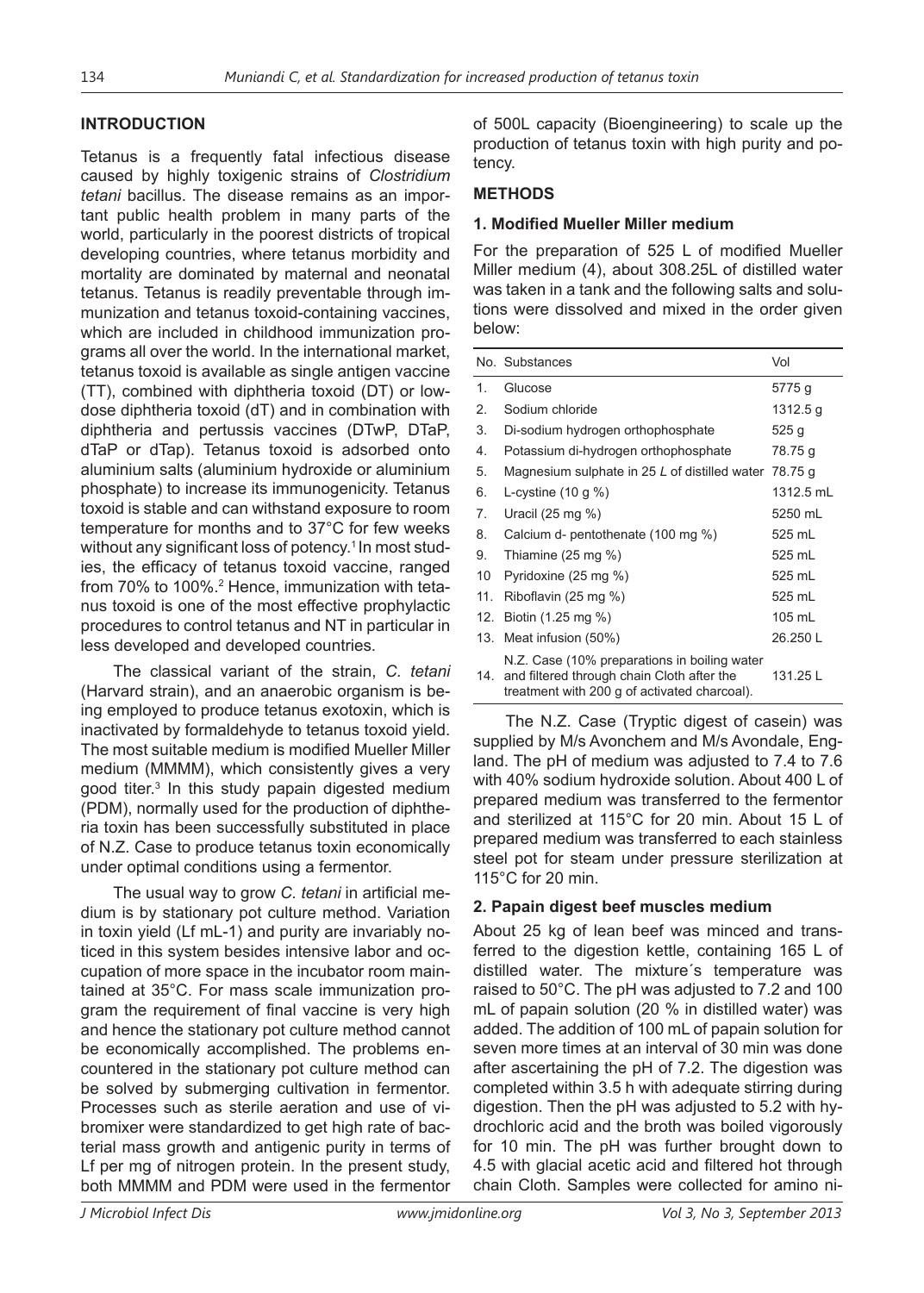trogen estimation by the Sorensen titration method.<sup>4</sup> This medium was used in place of N.Z. Case (tryptic digest of casein) and mixed with other ingredients as in the case of MMMM.

# **3. Preparation of seed inoculum**

The seed lot system was used in the preparation of master seed copies of *C. tetani*. The working seed copies were also prepared in a lyophilized form and stored at 8°C. The seed copy was revived in alternate thioglycollate medium, incubated at 35°C for 48 h. Further sub-culturing was done in heart infusion glucose broth, duly incubated at 35°C for 24 h. An inoculum of 1% was used in stationary pot culture method as well as in fermentor culture method.

# **4. Stationary pot culture method**

Presterilized stainless steel pots having smoothed inner surface and corners with a total capacity of 20 L were used as production vessels and about 15 L of production media was taken in each pot. These pots were covered with a layer of non-absorbent cotton wool of about one inch thick, held between two layers of muslin cloth and tied with thread at the pots´neck to create anaerobic condition. A small glass tube of about 10 cm long with 15 mm diameter, open at both ends was passed through the center of the covering pad and held in position by rubber washers which fitted snugly to the tube. The open end of the glass tube above the pad was plugged with cotton wool.

### **5. Fermentor (Bioengineering) culture method**

The fermentor vessel of 500 L capacity (M/s Bioengineering ltd) was used. The top plate harbors a vibromixer. The vibromixer is an electromagnetic stirrer, which generates a vertical vibration. The vibration corresponds to the frequency of the AC-current (50 or 60 Hz). The stirrer moves up and down at a rate of 50 times (50 Hz) or 60 times (60 Hz) per second. The vibrostirrer consists of a shaft with a centrically mounted stirrer disc. The stirrer disc is perforated with round conical form holes. The stirring and pumping effect depends on which way the narrow end of the cone points. The stirring and pumping effect is upwards in case of cones pointing upwards and vice versa in case of cones pointing downwards (Fig. 1). In case of cone pointing upward the stirring and pumping effect is upwards. The operative range is blending, emulsifying and homogenization of liquids. In case of the cone pointing downward, the stirring and pumping effect is downwards. The operative range is dissolving solid matter in a liquid and keeping solid matter in suspension.



**Figure 1.** Schematic diagram of vibromixer with P1 and P2 stirrer discs.

# **6. Optimization of culture parameters**

For stationary pot culture, stainless steel pots containing 15 L production medium (MMMM and PDM) inoculated with the seed were incubated in a hot room maintained at 35°C for seven days. During the cultivation the gases evolved were apparently let out using exhaust fan provided in the culture hot room. Since *C. tetani* is an anaerobic organism, there was no supply of filtered sterile air and no buffers addition into the pot culture during the cultivation period. After ascertaining the sterility, tetanus toxin from the pot cultures was harvested on the 8th day after seed inoculation. For fermentor culture method, both the production media were used. The quantity of medium to be sterilized in the fermentor is about 400 L. During sterilization the vibromixer was adjusted to 190V and the medium was sterilized at 115°C for 20 min. The production media (MMMM and PDM) in the fermentor and in the stainless steel pots were immediately cooled down soon after sterilization. The seed inoculum in heart infusion glucose broth (24 h) was used at the rate of 1% for both the culture conditions. The agitations using vibromixer and the rate of supply of sterilized, filtered air for the fermentor culture system during submerged cultivation of C .tetani were standardized. The temperature was maintained at 35°C and the pH was constantly recorded. The vibromixer was adjusted so that the rate of vibration was very minimal to nil on the day of toxin harvest from fermentor culture. Sampling was done on the 7th and 5th day in the case of stationary pot culture system and fermentor culture system, respectively. After ascertaining the Lf/mL of the toxin samples, the fermentor culture was harvested by sterile filtration at the end of the 5th day or beginning of 6th day and the stationary pot culture was harvested on the 8<sup>th</sup> day of culture.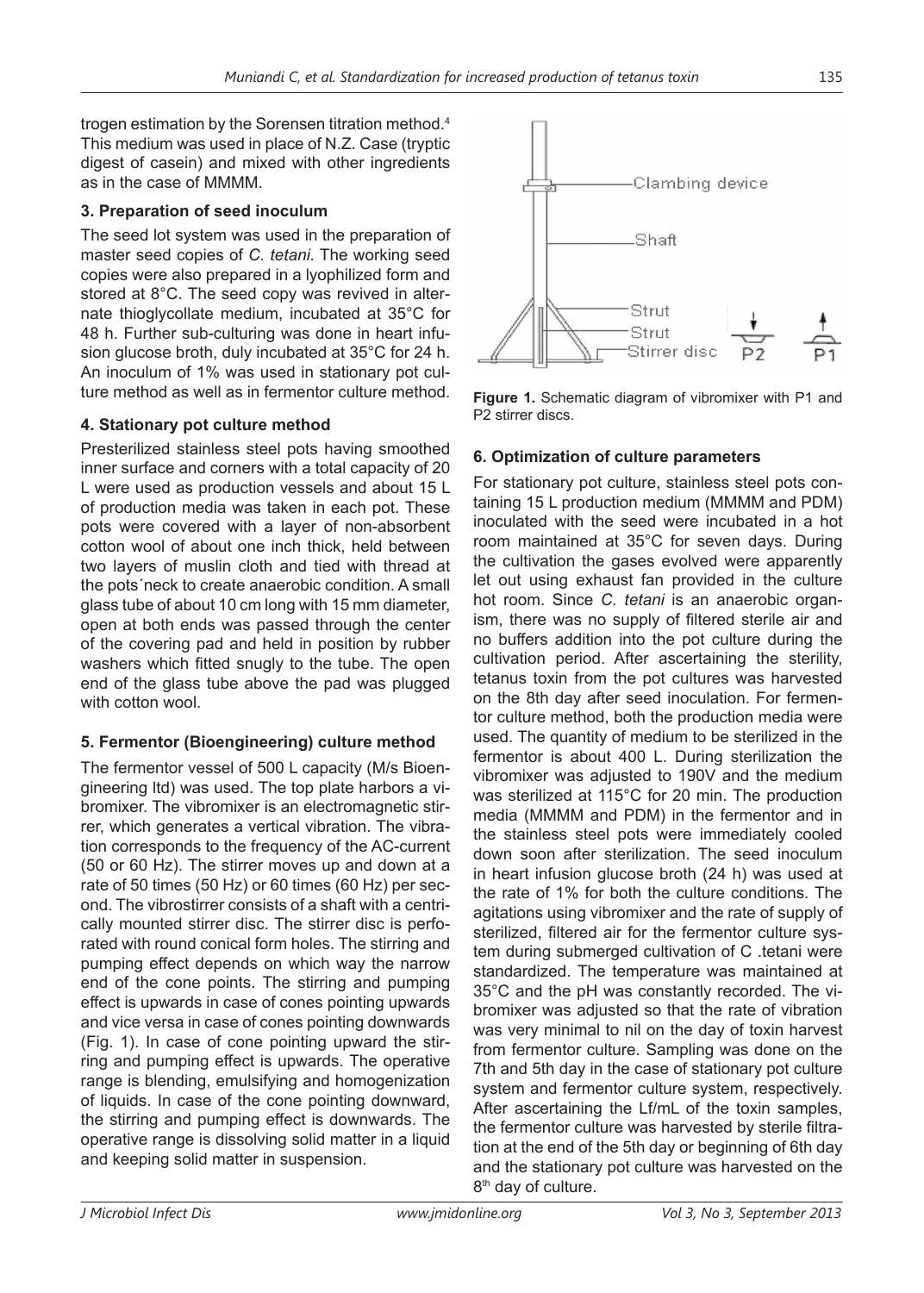

**Figure 2.** (a) pH of the fermentor culture on different days. (b) Status of vibromixer on different days of fermentor culture. (c) Sterile air supply at flow meter reading on different days of fermentor culture.

### **7. Production media analysis**

The amino nitrogen content for MMMM and PDM was determined by the Sorensen titration method. Since the content of iron is not that critical for the production of tetanus toxin, the iron content of both the production media was not controlled, though both the production media contained iron to the extend of 10-20 ug/100 mL of medium.

# **8. Culture analysis**

Samples from the stationary pot cultures and fermentor cultures were drawn at different time intervals to determine the optical density of the bacterial mass using Beckman spectrophotometer. The other parameters analyzed were pH and toxin flocculation unit (Fig. 2a, b, and c).

# **9. Toxin analysis**

The total protein nitrogen content of the toxin is determined by the method described by Kjeldahl.<sup>6</sup> The ratio of toxin concentration (Lf/mL) to protein nitrogen concentration (mg PN/mL) denoted the antigenic purity of toxin and was expressed as Lf per mg of protein nitrogen. The pH of the medium prior to inoculation and harvesting was also recorded.

# **DISCUSSION**

The amino nitrogen content of papain-digest of beef was on an average of 65mg/100 mL and that of N.Z Case was about 210 mg 100 mL-1. The MMMM containing N.Z Case yielded on an average 66 Lf mL-1 and 44 Lf mL-1in fermentor culture and stationary pot culture, respectively. The production medium containing papain digest of beef yielded on an average 64 Lf mL-1 and 44 Lf mL-1 in fermentor culture and stationary pot culture, respectively. This clearly showed that the indigenously prepared production medium containing papain digest of beef was found to be equally good for the production of tetanus toxin, in spite of the fact that the amino nitrogen content is far low. It was observed from our experience that the optimal level of amino nitrogen is essentially required to get a good Lf titer. However, high level of amino nitrogen content has no impact on the production of the toxin. Our earlier studies have indicated that the quality of papain is directly attributed to the level of amino nitrogen in the digested beef muscles and variation from batch to batch. The papain digest of beef muscles was prepared according to the procedures laid down by WHO and as suggested by Stainer6 and ensured that the PDM did not contain any extraneous substances of bovine origin, responsible for allergic reaction. The papain digest of beef with the addition of hydrochloric acid to bring down the pH to 5.1 for boiling resulted in the degradation of peptides and devoid of bovine protein.

The use of PDM in place of MMMM was mooted in order to cut down the cost of production. For the preparation of MMMM, pancreatic digest of casein is required, which is expensive and is being imported to India in the trade name of N. Z. Case. The preparation cost of one liter of PDM is about 0.30 US\$ whereas the preparation cost of one litre of 10% N. Z Case solution is about 6 US\$. For the preparation of final production medium, the quantity of papain digest broth to be used is about one and a half times more than the quantity of 10% N. Z Case solution. Since this PDM is already in use for the production of diphtheria toxin the same was tested for its suitability in producing tetanus toxin and used accordingly.

*C. tetani* can easily be cultivated in enrichment culture medium, especially when these are supplemented with reducing substances at a neutral or slightly alkaline pH. Growth is usually accompanied by the active formation of gas and is associated with a characteristic fetid odor, reminiscent of that of volatile fatty acids.7 *C. tetani* is not proteolytic but gelatin is slowly liquified. The glucidolytic activity is strongly dependent on the strain. The breakdown of glucides is accompanied by escaping gases, without any concomitant acidification of the medium. Glu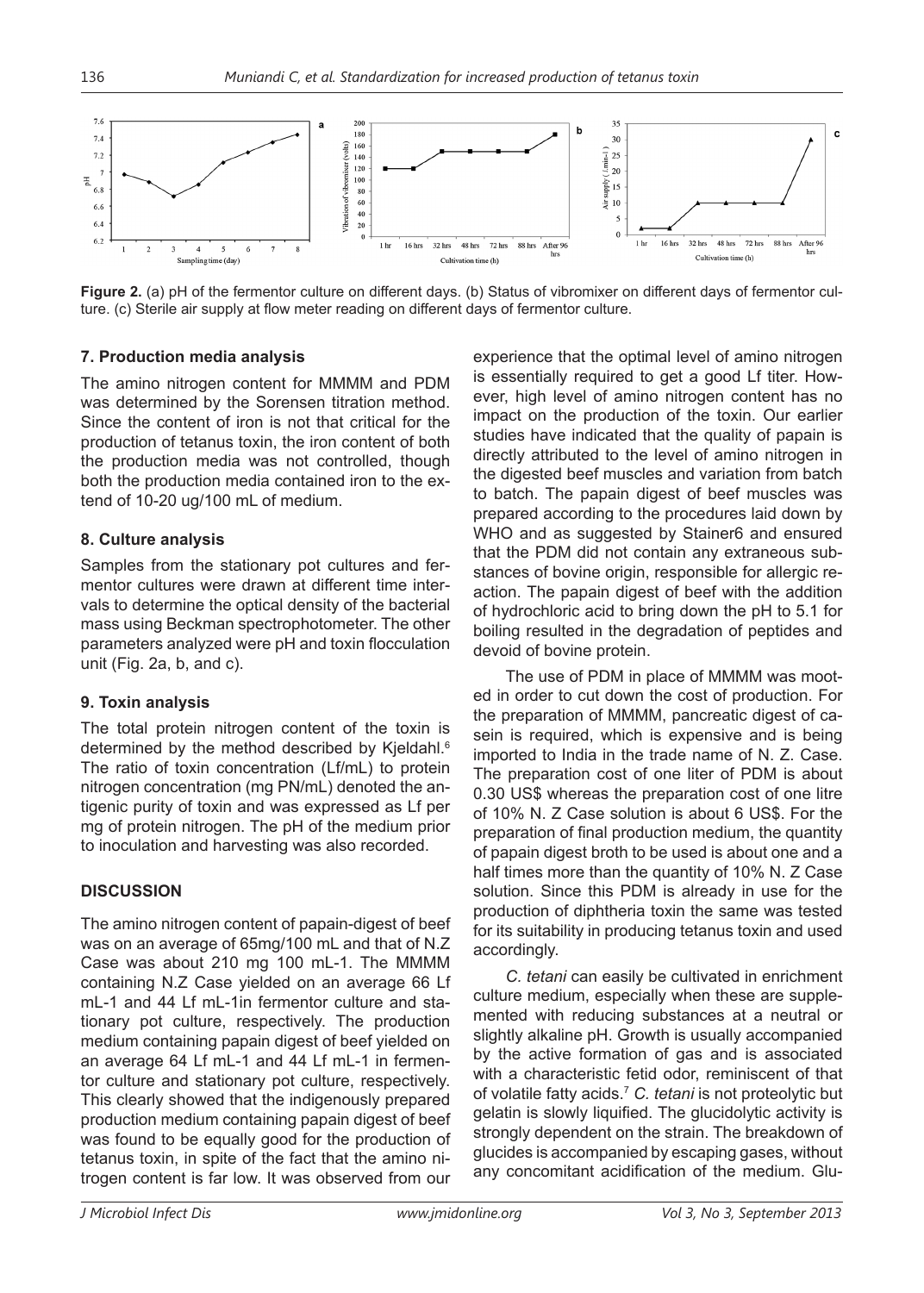cose and maltose are actively fermented, whereas sucrose and galactose are only weakly fermented. During the production of tetanus toxin, there is production of CO<sub>2</sub>, H<sub>2</sub>, NH<sub>3</sub>, H<sub>2</sub>S, indole, acetic acid, butyric acid, ethanol, and butanol. The accumulation of these gases, hamper the further growth of the organisms. It is important that gasses should be allowed to escape freely from the culture, and for this reason, Mueller and Miller used wide-mouthed vessels (cylinders holding 6L of medium). Any technical process incorporated in the fermentation vessel to flush out these gases is useful in getting high titer of tetanus toxin. In this study, the supply of sterile air was continuously made to this fermentor to flush out the gases that come up to the headspace of the fermentor while the culture being continuously agitated by vibromixer. Thomson<sup>s</sup> grew 70 liter cultures in 80 liter tanks with continuous stirring. The speed of the vibromixer, in this study was adjusted according to the level of gases production during log phase culture (Table1).

The main source of carbon in the production medium was dextrose anhydrous purified. The growth pattern, change in the pH and toxin yield were investigated. The change in the pH was due to the production of organic acid from readily available dextrose in the broth. The maintenance of neutral pH through out the culture period indicated normal microbial growth and toxin production. The vibromixer helped in the lysis of the bacterial mass and in the escape of gasses from the culture to the headspace in the fermentor to be flushed out during aeration.5

**Table 1.** Optimal level of vibromixer and aeration used in fermentor culture

| Hours                |     | Agitation (in volts) Air supply(in $l$ min <sup>-1</sup> ) |
|----------------------|-----|------------------------------------------------------------|
| During sterilization | 190 | Ω                                                          |
| Up to 16 hrs         | 120 | 2.0                                                        |
| After 16 hrs         | 150 | 10                                                         |
| After 96 hrs         | 180 | 30                                                         |

The growth of *C. tetani* and toxin production was compared between stationary pot culture and fermentor culture using MMMM and PDM. The growth and toxin production were significantly higher in the fermentor culture than in the stationary pot culture. In stationary pot culture and fermentor culture there was no significant difference in the OD value of the culture growth in different days. However, toxin yield was on the higher side of the fermentor culture (70 Lf mL-1 for MMMM and 60 Lf mL-1 for PDM). In stationary pot culture the Lf mL-1value was 40 for both MMMM and for PDM, even though the OD value for the bacterial growth was found to be equivalent to that of in fermentor culture. It was ascertained that in addition to bacterial mass, for the production and release of toxin, factors such as agitation by vibromixer, optimal level of air supply, favorable pH and conductive temperature had a definite impact on the lysis of the bacilli and release of toxin to the surrounding medium. The cultivation time was considerably less (5 to 6 d) than cultivation time for stationary pot culture (8 d) (Table 2 and 3).

| <b>Table 2. Growth</b><br>pH and<br>rate, |            | Medium Parameters             | Sampling time (d) |           |           |           |      |      |      |      |
|-------------------------------------------|------------|-------------------------------|-------------------|-----------|-----------|-----------|------|------|------|------|
| yield<br>toxin<br>in                      |            |                               |                   | 2         | 3         | 4         | 5    | 6    | 7    | 8    |
| stationary<br>pot<br>culture              |            | pH                            | 6.97              | 6.88      | 6.71      | 6.85      | 7.11 | 7.23 | 7.35 | 7.44 |
|                                           | MMMM       | Growth (OD)                   | 0.91              | 1.53      | 1.55      | 1.55      | 1.58 | 1.44 | 1.41 | 1.41 |
|                                           |            | Lf titre                      | <b>NT</b>         | NT        | <b>NT</b> | <b>NT</b> | 30   | 30   | 40   | 40   |
|                                           |            | Flocculation time (kf) in min | <b>ND</b>         | ND        | <b>ND</b> | ND.       | 10   | 9    | 9    | 9    |
|                                           |            | pH                            | 6.95              | 6.90      | 6.81      | 6.87      | 6.95 | 7.20 | 7.26 | 7.27 |
|                                           | <b>PDM</b> | Growth (OD)                   | 0.87              | 1.23      | 1.46      | 1.51      | 1.55 | 1.45 | 1.43 | 1.43 |
|                                           |            | Lf titre                      | <b>NT</b>         | NT        | <b>NT</b> | <b>NT</b> | 30   | 40   | 40   | 40   |
|                                           |            | Flocculation time (kf) in min | <b>ND</b>         | <b>ND</b> | <b>ND</b> | <b>ND</b> | 10   | 9    | 9    | 9    |

NT, No toxin; ND, Not detected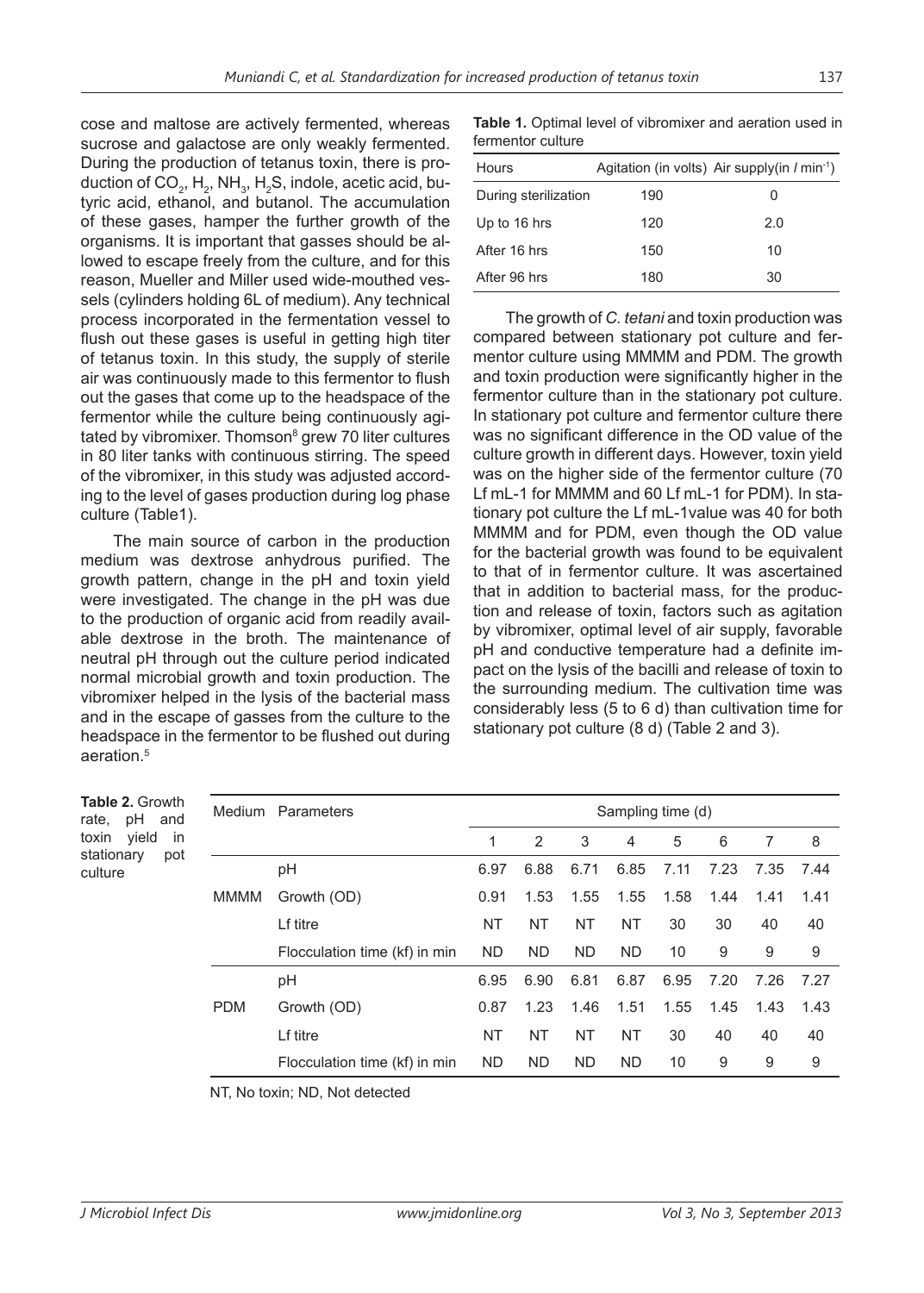**Table 3.** Growth rate, pH and toxin yield in fermentor culture

| Medium | Parameters                    |      | Sampling time (d) |           |           |      |      |      |      |
|--------|-------------------------------|------|-------------------|-----------|-----------|------|------|------|------|
|        |                               | 1    | 2                 | 3         | 4         | 5    | 6    | 7    | 8    |
|        | рH                            | 7.14 | 6.88              | 6.75      | 6.83      | 7.31 | 7.42 | 7.45 | 7.55 |
| MMMM   | Growth (OD)                   | 1.62 | 2.23              | 2.25      | 2.26      | 2.29 | 2.14 | 2.05 | 2.00 |
|        | Lf titre                      | NT   | <b>NT</b>         | <b>NT</b> | <b>NT</b> | 60   | 70   | 70   | 70   |
|        | Flocculation time (kf) in min | ND.  | ND.               | ND.       | <b>ND</b> | 7    | 6    | 6    | 6    |
|        | рH                            | 7.21 | 6.90              | 6.81      | 6.66      | 7.01 | 7.21 | 7.30 | 7.31 |
| PDM    | Growth (OD)                   | 1.51 | 1.78              | 2.10      | 2.11      | 2.20 | 2.15 | 2.02 | 1.90 |
|        | Lf titre                      | NT   | NT                | <b>NT</b> | <b>NT</b> | 50   | 60   | 60   | 60   |
|        | Flocculation time (kf) in min | ND.  | <b>ND</b>         | <b>ND</b> | <b>ND</b> | 8    | 7    | 7    | 7    |
|        |                               |      |                   |           |           |      |      |      |      |

NT, No toxin; ND, Not detected

**Table 4.** Toxin yield and antigenic purity obtained in stationary pot and fermentor cultures in different production media

| Culture method                | Medium      | Trial          | Lf/ml | PN2 mg/ml | Antigenic Purity (Lf/mg PN) |
|-------------------------------|-------------|----------------|-------|-----------|-----------------------------|
|                               |             | 1              | 40    | 0.066     | 606                         |
|                               |             | $\overline{2}$ | 50    | 0.071     | 704                         |
| <b>Stationary Pot Culture</b> | <b>MMMM</b> | 3              | 40    | 0.059     | 678                         |
|                               |             | 4              | 50    | 0.073     | 685                         |
|                               |             | 5              | 40    | 0.056     | 714                         |
|                               |             | 1              | 40    | 0.067     | 597                         |
|                               |             | $\overline{2}$ | 40    | 0.063     | 635                         |
| <b>Stationary Pot Culture</b> | <b>PDM</b>  | 3              | 40    | 0.059     | 678                         |
|                               |             | 4              | 50    | 0.070     | 714                         |
|                               |             | 5              | 50    | 0.069     | 725                         |
|                               |             | 1              | 60    | 0.063     | 952                         |
|                               |             | 2              | 70    | 0.071     | 986                         |
| <b>Fermentor Culture</b>      | <b>MMMM</b> | 3              | 70    | 0.075     | 933                         |
|                               |             | 4              | 70    | 0.069     | 1014                        |
|                               |             | 5              | 60    | 0.070     | 857                         |
|                               |             | 1              | 70    | 0.073     | 959                         |
|                               | <b>PDM</b>  | $\overline{2}$ | 60    | 0.066     | 909                         |
| <b>Fermentor Culture</b>      |             | 3              | 60    | 0.063     | 952                         |
|                               |             | 4              | 70    | 0.073     | 959                         |
|                               |             | 5              | 60    | 0.064     | 938                         |

The antigenic purity of the toxin produced in fermentor culture and stationary pot culture methods using MMMM and PDM for five independent trials was analyzed (Table 4).

The antigenic purity average (Lf mg-1 PN) in stationary pot culture was 677.2 and 669.8 for MMMM and PDM, respectively, whereas in case of fermentor culture the antigenic purity average (Lf mg-1 PN) was 948.4 for MMMM and 943 for PDM. The antigenic purity of toxoid directly determines

the quality of the product to be immunogenic. The WHO requirement of antigenic purity for the concentrated and purified tetanus toxoid should be more than 1000 Lf mg-1 of protein nitrogen.<sup>9</sup> The toxins thus prepared in fermentor culture after concentration and purification is bound to have a very high antigenic purity, as they are already purer in crude status. This is of primary importance as for as the post vaccinal reactions are concerned. From these observations it was ascertained that purified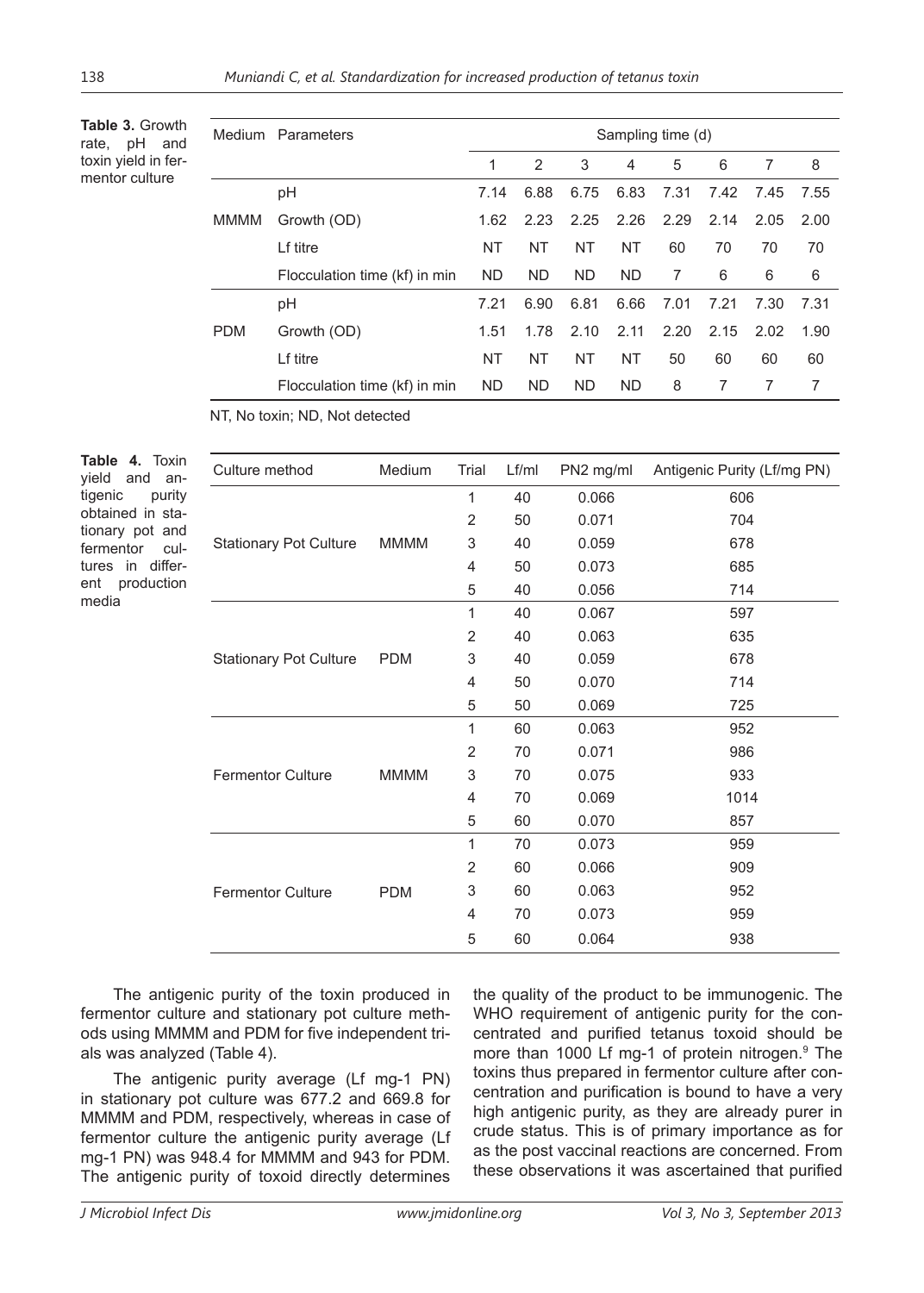and high quality tetanus toxins could be prepared using fermentor culture system having provision for vibromix and sterile air supply. Even though the OD of tetanus bacilli growth in stationary pot culture method was almost equal to that of fermentor culture, yet the toxin yield was very low in stationary pot culture compared to fermentor culture. The production and release of exotoxin after lysis of the tetanus bacilli were undoubtedly influenced by agitation and aeration.

In this study the PDM was successfully used as a substitute for MMMM with less cost of production. It was observed that some of the lots of N.Z. Case yielded good titer of toxin and some lots were poor in the toxin production. N.Z. Case lots procured from two different manufacturers were used in different batches of toxin production. During our earlier study (unpublished data), it was observed that simple chemical analysis of various lots of N.Z. Case did not explain why some lots should be good and others poor. Individual lots showed differences in iron and phosphate levels but there was no significant overall pattern related to these two substances (Table 5). N.Z. Case is prepared by digestion of casein with a mixture of enzymes. Any differences in enzyme composition (particularly relative to levels of proteinases and peptidases) could result in alteration in the nitrogen distribution between long chain peptides and free amino acids. Analysis of the ratio of total nitrogen to amino nitrogen is indicative of the average number of amino acid residues per peptide molecule and consequently of the degree of hydrolysis. Latham<sup>10</sup> pointed out that the effect of heat input to the medium during autoclaving was an important physicochemical factor in the toxigenecity of tetanus culture. This factor was also ascertained from the fact that there was no proper growth in the production medium when the medium was sterilized by sterile filtration using Seitz filter in our earlier studies.

The influence of medium composition on the growth and metabolism of bacteria has been well known. It is imperative to know not only the growth of the bacteria but also the production of specific metabolites. Mueller was using a mixture of two complex materials, beef heart infusion and N.Z Case. Latham's work resulted in the removal of one of these (beef heart infusion), only to emphasize how toxin yield seemed to depend on lot-to-lot reproducibility of N.Z Case.<sup>10</sup> The amino nitrogen content of N.Z Case did not truly indicate the quality as in the case of poor lots of N.Z Case, which did not yield good Lf titer. The lot-to-lot variability of N.Z Case was noticed as described in Table 5. Since

the N.Z Case is being imported the variability during enzyme digestion could not be ascertained.

**Table 5.** Chemical analysis of good and poor lots of N.Z. Case and toxin yield in pot culture

| Lot No.<br>N.Z. Case | % Free<br>Phosphate (ppm) | Free Iron | Alpha amino<br>Nitrogen mg/ml | Lf/ml |  |  |
|----------------------|---------------------------|-----------|-------------------------------|-------|--|--|
| Good Lots            |                           |           |                               |       |  |  |
| $AC-1$               | 0.31                      | 16        | 2.33                          | 40    |  |  |
| $AC-2$               | 0.34                      | 20        | 2.10                          | 40    |  |  |
| $AC-3$               | 0.36                      | 23        | 2.10                          | 40    |  |  |
| $AC-4$               | 0.40                      | 24        | 2.41                          | 50    |  |  |
| $AC-5$               | 0.32                      | 21        | 2.32                          | 50    |  |  |
| Poor Lots            |                           |           |                               |       |  |  |
| $AD-1$               | 0.31                      | 16        | 2.22                          | 30    |  |  |
| $AD-2$               | 0.34                      | 20        | 2.31                          | 30    |  |  |
| $AD-3$               | 0.36                      | 23        | 2.33                          | 20    |  |  |
| AD-4                 | 0.40                      | 24        | 2.10                          | 20    |  |  |
| AD-5                 | 0.32                      | 21        | 2.10                          | 30    |  |  |

Optimal production of tetanus toxin depended on various factors such as the fermentor design, proper blending, emulsification and liquid homogenation, dissociation of solid matter in a liquid, the status of solid matter in suspension using vibromix, sterile aeration to flush out the accumulated gasses and the quality of raw ingredients in the medium. In this study besides the complexity of raw materials, a direct link between the processes such as aeration and agitation using vibromix and the release of tetanus exotoxin into the surrounding medium was demonstrated and confirmed. The submerged fermentor culture was found to be more suitable than stationary pot culture for obtaining toxin of high Lf titer and antigenic purity. Toxins obtained from fermentor culture had very high minimum lethal dose (MLD) and after detoxification with formalin treatment and purification by ultra filtration and fractional precipitation with ammonium sulphate yielded toxoid of high purity and potency, meeting the requirements of Indian Pharmacopoeia (unpublished data).

In conclusion for large-scale production of purified and potent (antigenic purity) tetanus toxin, the use of fermentor technology as described above can be utilized with minimal cost. It is also observed that any production medium using indigenously available ingredients containing optimum level of aminonitrogen as in the case of PDM can be substituted in place of N.Z Case, which is being imported and expensive, in addition to lot-lot variation.